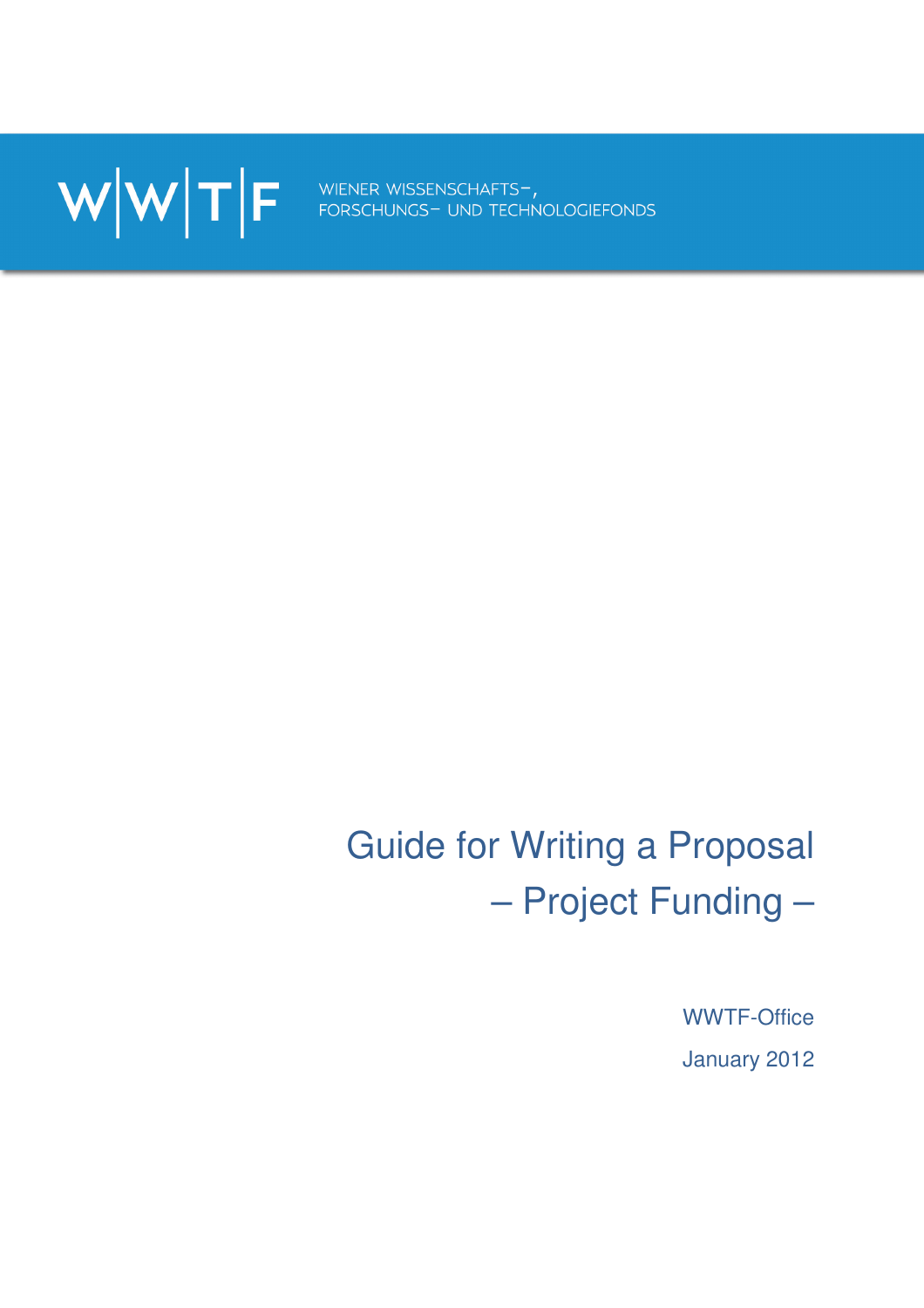# **About WWTF**

The Vienna Science and Technology Fund (WWTF) is the only larger Austrian private nonprofit organization established to promote science and research. WWTF has been founded in 2001 and started its funding activities in 2003. According to its statutes, WWTF is funding top scientific research(ers) according to highest international standards in order to support Vienna as a city of science and research.

WWTF provides substantial funding for multi-annual larger research projects at Vienna Home Institutions ("Project Funding") and to bring excellent researchers from abroad to Vienna ("Science Chairs", "Vienna Research Groups for Young Investigators"). WWTF runs calls leading to a tough competition for funding with an average success rate of less than 20% (however varying from call to call). Project applications are accepted only within the scope of an open call. Applications must be sent electronically using the submission system and in paper with original signatures.

Currently, WWTF runs the following thematic programmes: Life Sciences (\*2003), Mathematics and ... (\*2004), SciENCE for Creative Industries/ Cognitive Sciences (\*2004), Information and Communication Technology (\*2008). The financial resources of WWTF originate from the "Privatstiftung zur Verwaltung von Anteilsrechten" from which WWTF receives about 7-10 Mio. € annually. With 18 Calls so far from 2003-2011 about 67 Mio. € have been dedicated to funding 120 research projects and six Science Chairs.

In addition to that, WWTF runs the following funding programmes for the City of Vienna: University Infrastructure Programme (\*2006), Social Sciences and Humanities (\*2008), Vienna Research Groups for Young Investigators (\*2010) with a total annual volume of about 5 Mio. €. With 12 Calls so far from 2006-2011 about 22 Mio. € have been dedicated to 20 research projects, three fellowships, five Vienna Research Groups and a variety of infrastructure investments at the nine Vienna Universities.

While the thematic funding programmes are established in close coordination with Viennese RTD policy and initiatives, the review and selection process lies strictly in the hands of international scientists not holding employment in Austria. The main selection criterion is top scientific quality according to highest international standards. For each call an international expert jury is specifically put together. Additionally, for each proposal a number of written peer reviews are obtained. In a two day jury meeting in Vienna the jury formulates a funding recommendation based on the reviews and on their own expertise. This recommendation is then formally accepted by the WWTF Board of Directors.

The decision making body of WWTF is the Board of Directors. The WWTF Advisory Board is composed of a majority of Viennese scientists and of representatives from economy, society and politics. WWTF office manages all funding activities and is the contact point for all applicants.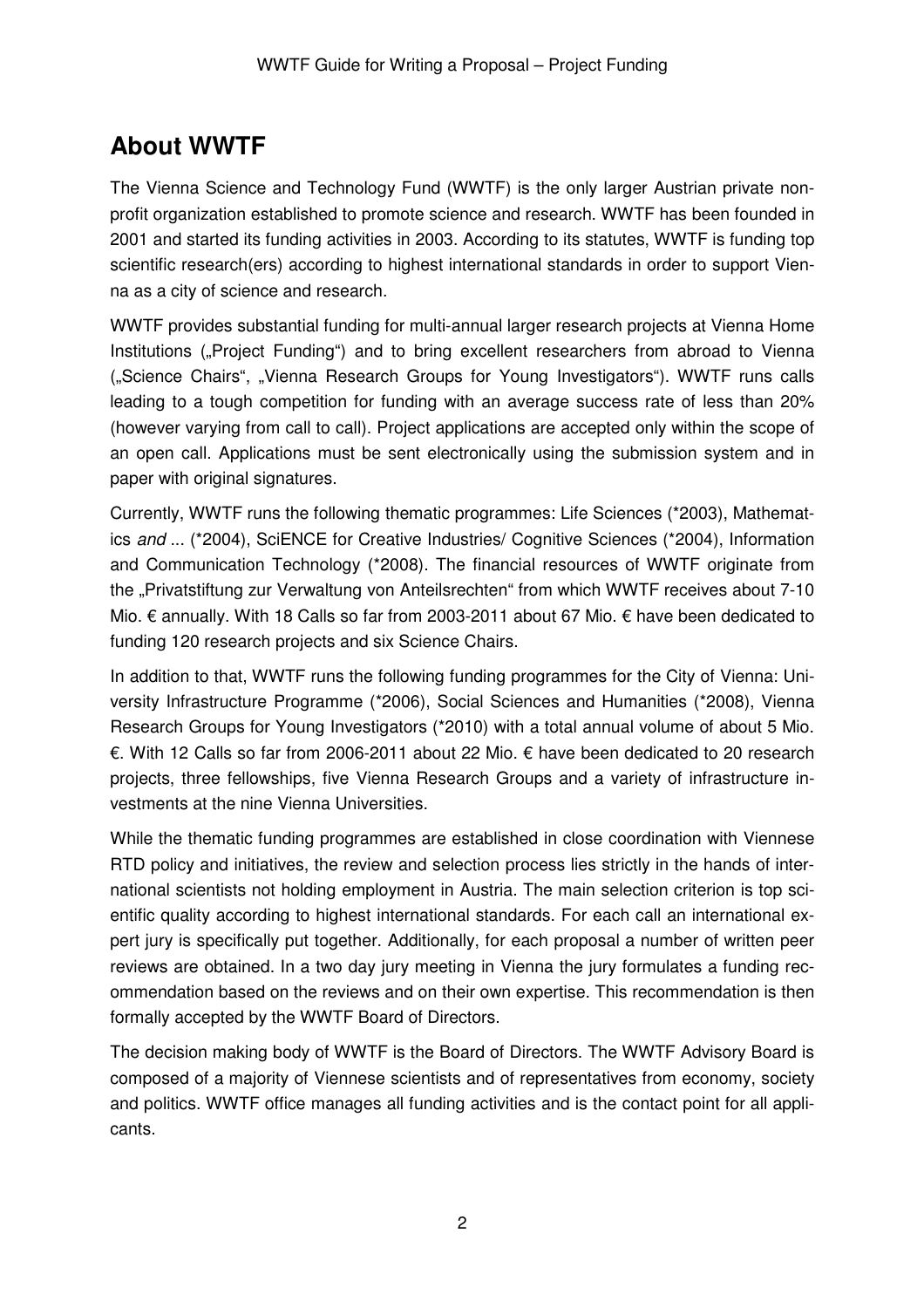### **Important Issues**

The **Call Fiche** including contact information of the WWTF call managers is available at www.wwtf.at. The formal criteria for a WWTF project include a minimum funding volume of 200,000 € (upper range can be specified in call fiche) and a planned duration of 2-4 years.

The **Principal Investigator** (PI) of a WWTF project must have a Viennese Home Institution where the project is affiliated. This includes researchers moving to Vienna with a Viennese affiliation and work place in case of funding. Project **partners** may be based worldwide or elsewhere in Austria and may receive funding of up to 20% (30% for new EU member states) of the total funding applied for. Partners outside Vienna are an option and neither a must nor a formal criterion.

For universities, WWTF-projects are according to §27 of the "Universitätsgesetz 2002", thus authorized signatures of the university/ scientific institution acting as home institution are mandatory already at the submission stage. In case of funding, the institution will be the formal contract partner with the PI entitled with full scientific and financial responsibility.

WWTF funding may be used for all project related costs, but the main focus should be on funding scientific personnel. Everybody employed in a WWTF project should get a fair contract with a minimum payment according to Austrian Science Fund (FWF) standards/ "Kollektivvertrag" available online at www.fwf.ac.at/de/projects/personalkostensaetze.html, and a maximum total employment of 100%. The personnel categories are:

- "**Senior Personnel":** highly qualified scientists, usually already a long-term employment
- "Post Doc" or equivalent qualification, including Senior Postdocs
- "**PhD student**" or equivalent qualification
- "**Diploma student**": Bachelor or Master students
- "**Office/Technician**": office staff or technical staff (proportional funding only)

WWTF does not fund general infrastructure through project funding, however pro rata depreciation rates for the project duration are fundable for **equipment** necessary for the project. WWTF funding also covers **materials** (consumables and small devices up to 1,500 €), **travelling costs** (incurred for attending project related scientific events and invitations), **publication costs** (including patent filing costs and costs for open access publications), **workshops/ conferences** (costs incurred by own scientific events), and **other project related costs**.

WWTF pays a **maximum of 20% overhead**. Overhead ("indirect costs") is calculated as  $20\%$  of the direct costs of the project. The total funding volume is calculated as direct  $+$  indirect costs. A separate project account/ SAP number for bookkeeping is necessary for each project and the direct costs need to be reported to WWTF. The overhead is paid as a flat rate with no strings attached. Kindly stick to the overhead regulations of the involved institutions.

**Good scientific practice** already at the proposal stage is mandatory.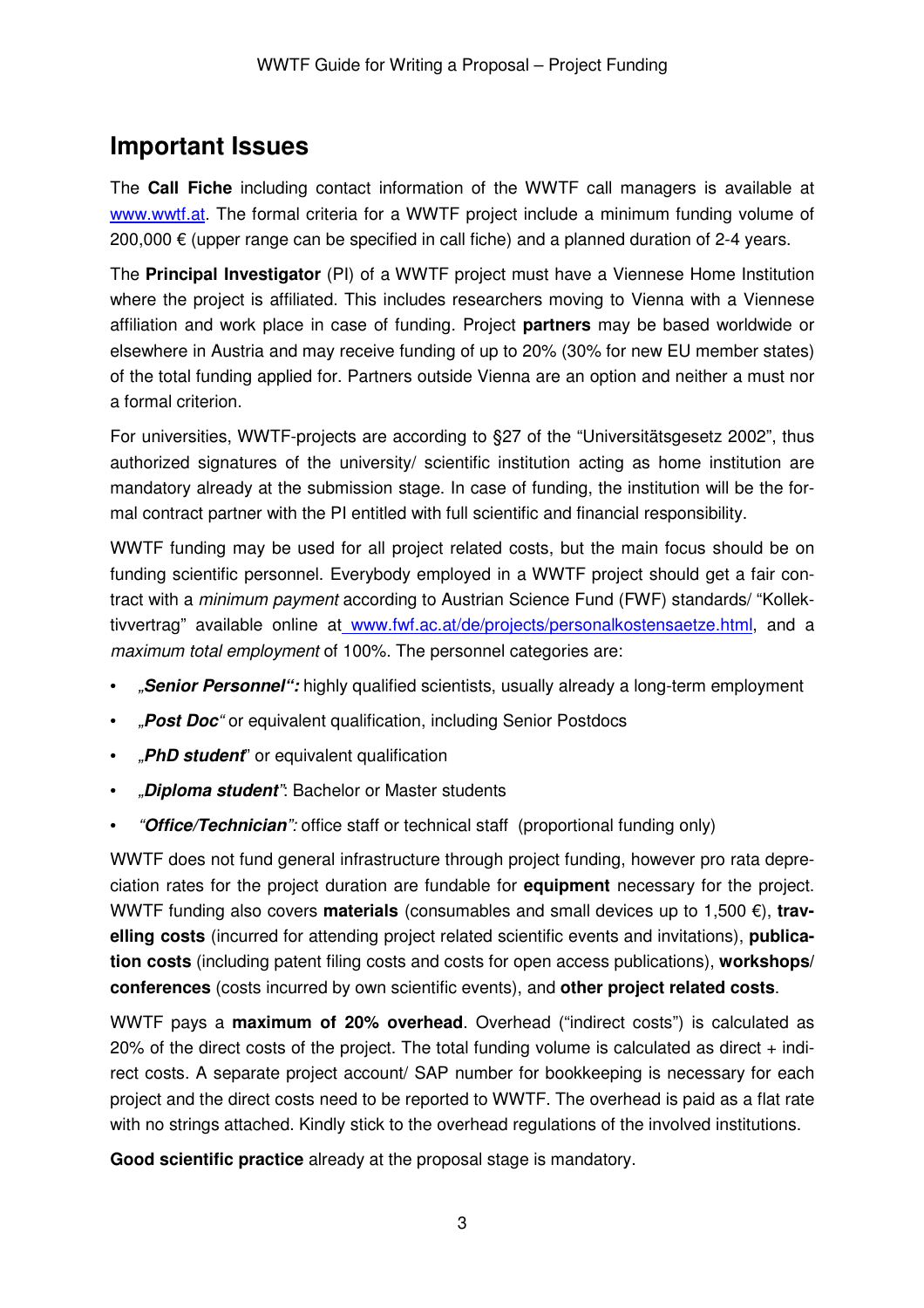# **Funding Criteria**

Your proposal will be reviewed by international scientists (peers & jury). For each call an independent jury is composed. Jury members and peers providing written reports must not hold employment in Austria. The evaluation criteria to be considered by peers and jury are:

- **Excellence of the project, methods and theoretically led** approach: proposal must demonstrate internationally competitive quality.
- **Major scientific challenges (within the scope of the call) addressed**: clear focus on furthering the state-of-the-art.
- **Competences of applicants:** Track record of the main persons according to academic (i.e., scientific) age must be internationally competitive.
- **Appropriateness of resource planning:** Human and financial resources and work plan in accordance with proposed project contents.
- **Potential benefit/ commercialisation perspective:** Common criterion for WWTF calls.

Generally, applicants for funding as well as the submitted project proposals need to be characterized by **top scientific quality**. Additionally, as **secondary criteria**, WWTF wants to especially encourage women and young researchers to apply for funding and to act as principal investigators. This means that in case there are more top quality proposals than funding available, those top proposals with women and young researchers as principal investigators will be favoured.

# **Evaluation Process**

- 1. **Formal eligibility check by WWTF:** Duly submitted | minimum funding 200,000 € | signatures | all necessary parts filled in | .... If not  $\rightarrow$  Proposal **rejected for formal reasons.**
- 2. **First qualitative screening by jury:** Is proposal within thematic core of the call? Does proposal meet international quality standards? If not  $\rightarrow$  Proposal can be **C-listed by the jury and rejected at this stage.**

Applicants will be promptly informed about rejections in 1. or 2.

- 3. Remaining proposals undergo **written peer review:** per proposal at least two **expert peers strictly from abroad.**
- 4. **Jury meeting** in Vienna: Most significant step in the assessment. Comprehensive evaluation of all proposals on basis of written peer reviews and the jury's own expertise resulting in a recommendation "to be funded" or "not to be funded" for each proposal.
- 5. **Formal funding decision** (confirmation of jury recommendation) by WWTF Board of Directors.

Applicants will get anonymized full text reviews and a summary of the jury discussion after the formal funding decision.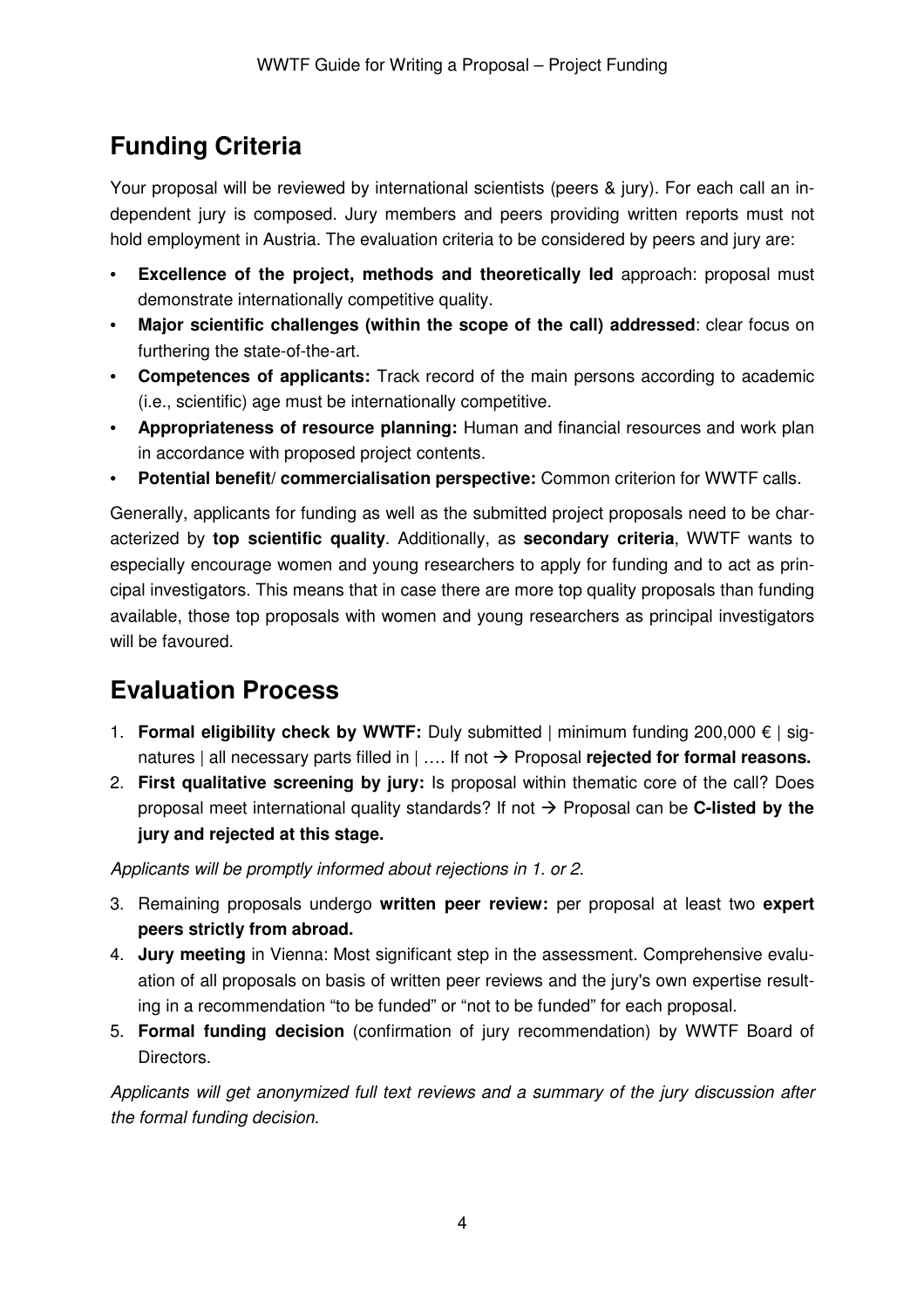## **How to use WWTF's Online Submission System**

- 1. Go to https://funding.wwtf.at
- 2. **Register** with your e-mail address and name: Password will be sent to you by e-mail
- 3. **Log in**, choose the call, and create a new proposal.
- 4. **Write proposal**: fill in requested information in online forms and upload requested files (in PDF format). You can access the system multiple times and modify provided information anytime.
- 5. **Submit proposal**: the submit button becomes active only after all requested information has been filled in and uploaded; after submission no changes are possible anymore.

Note: The submission system closes at 2 pm on the day of the deadline. The full proposal has a size limit of maximum 5 MB.

# **Required Structure of a WWTF Proposal**

Applications to WWTF undergo an assessment by international scientists (peers & jury), thus all proposals must be written in **English**. A complete proposal should not exceed 40 pages thereof no more than 15 pages for the appendix. Please write precisely and to the point.

A proposal to WWTF must be submitted both **electronically** (via the submission system) and as a **bound paper version** including signatures (to WWTF office at Schlickgasse 3/12, 1090 Wien) within the given call deadline (paper version either personally, or date of post stamp, both no later than day of deadline). The use of the WWTF online submission system at https://funding.wwtf.at/ is mandatory. For upload of files (those parts of a proposal written offline) only PDF files are accepted (compatible to PDF/A, i.e., PDF Version 1.4).

#### **A full proposal to WWTF comprises six parts:**

- 1. Project Summary
- 2. Research Project
- 3. Project Team
- 4. Project Budget
- 5. Affirmations and Authorization
- 6. Appendix

### **1. Project Summary (about 2 pages, online form)**

This part must provide a complete project summary and has to be filled in the online forms in the submission system. It includes the **title** of the planned project, **keywords**, and the **project duration** (between 2 and 4 years). Furthermore, the name and full contact information of the **Principal Investigator** (PI) including the home institution where the PI intends to run the project is required. If applicable this information must also be provided for a Co-PI. However, even in case of a Co-PI the PI is the sole responsible person towards WWTF. Furthermore,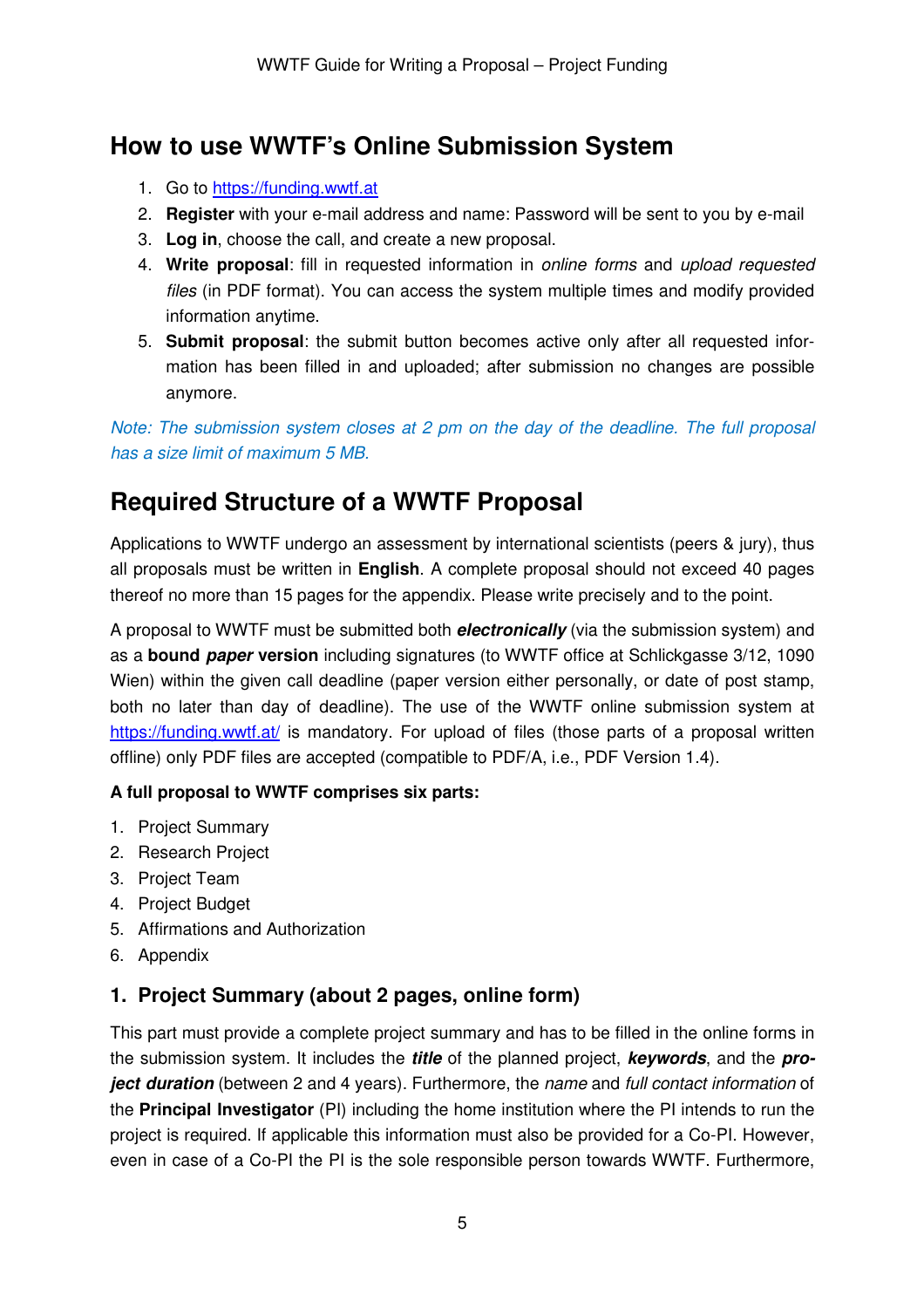the names and institutions of the Core Project Team members (i.e., those persons that will perform substantial scientific work within the project – e.g., dedicate a minimum of 15% of their work time to the project) must be stated. Please avoid pure name dropping.

The **scientific abstract** in English (up to one page / 3000 characters) will be the first thing jury members and peer reviewers read. A *general description* (about 10 lines / 1000 characters) in German language is mandatory, but will only be used by WWTF for public relations work in case of funding and will not be visible in the final electronic proposal and print-out.

Applicants may *exclude* up to three peers without indicating any reasons. The names will be stored in the WWTF database and will not be visible in the electronic proposal and print-out.

Note: The requested WWTF funding indicated at page 1 will be automatically filled in after the information has been provided in part "4. Project Budget". Furthermore, after the proposal has been submitted it will get a unique project number automatically filled in at part "1. Project Summary" and in the header of all proposal pages.

### **2. Research Project (about 12-15 pages, upload of a single PDF file)**

This part of the proposal must be written offline and then uploaded (as a PDF file) into the WWTF submission system. Please be concise but go into enough detail to allow an evaluation by international peers. You may use the word-processing software of your choice but we kindly ask you to use a font type such as Arial and a font size of 10pt. Line spacing should be at least 1.1pt. Please do not add any header or footer since these (page numbering, proposal number, title of proposal) will be added automatically in the WWTF submission system once the proposal is completed and a single PDF file is generated. You may include images, drawings, tables, etc. to improve the scientific presentation (size limit for the proposal is 5 MB).

The description of the planned research project must follow the structure as provided for download in section "2. Research Project" in the online submission system (referring specifically to the aim of the individual call). The following structure is the basis for any project call:

#### **2.1 State of the art and scientific challenge (about 1-2 pages)**

Give a concise review of the state of the art in international research and the scientific challenges the project wants to address in the chosen field(s).

#### **2.2 Research question(s), hypotheses and objectives of the project (about 2-3 pages)**

Formulate the concrete research question(s) you would like to address in your research project. Specify your hypotheses as well as the objectives to be achieved. Describe wherein the leap ahead within the field lies. Remember that the funding criteria address international quality standards and visibility.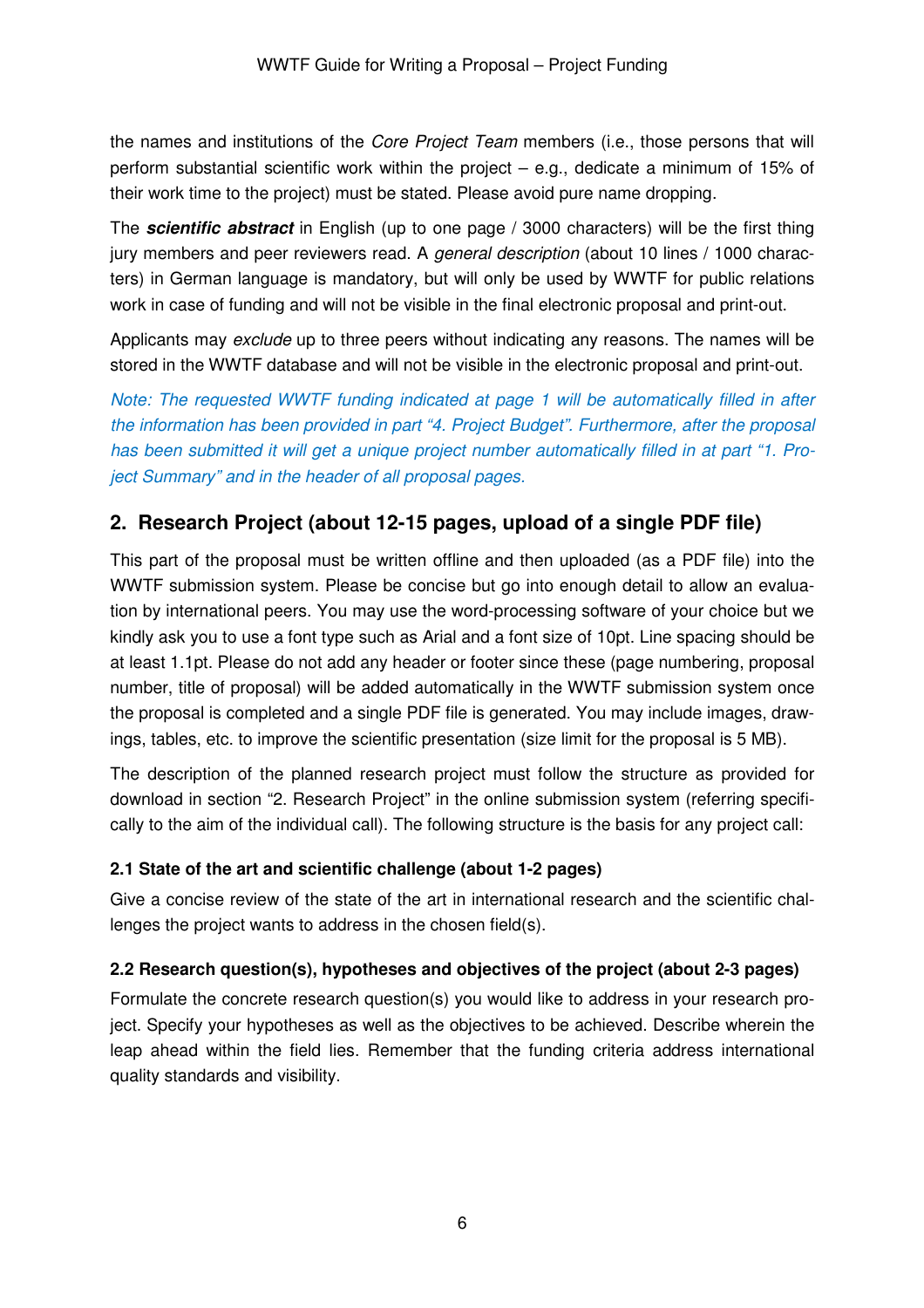#### **2.3 Methodological approaches (about 2-3 pages)**

Elaborate the methodology you want to use in order to answer your research questions and to test your hypotheses. Describe your basic working principles and why the chosen approach/specific mix of approaches is the most suitable for your project.

#### **2.4 Work plan (about 2-3 pages)**

Describe the overall project design and outline a tentative schedule illustrating concrete working steps and linking them with the chosen methods, goals and expected results. Divide the work programme into separate packages and steps in a way that you consider appropriate for a concise demonstration.

#### **2.5 Prospective benefits (about half a page)**

Illustrate what the potential prospective benefits of your project are and when they could be envisaged. Also outline what niche your project's results might fill, possibly referring to the mid-term economic and/or social benefits.

#### **2.6 Measuring project success (about half a page)**

What are the results and output you finally want to be assessed by after having finished your project? What are your dissemination strategies – which are the major conferences at which you would like to present your research results and which are the prime journals for publishing your expected research results?

#### **2.7 References (about 1-2 pages)**

List the relevant references for the proposal and highlight (e.g. in bold face) among those a maximum of ten key publications representing the state of the art in the respective research area(s). References should include: author(s), title, journal or publisher and place, year, page numbers and any other necessary data.

### **3. Project Team (about 2-3 pages, online form)**

This part of the proposal shall be used to clearly describe the role and responsibilities as well as the specific competences of all persons involved in the project. **Note that persons al**ready given in part "1. Project Summary" will automatically be transferred to this part **in the submission system.** However, you may add additional persons here.

For each person describe the **role and responsibilities in the project** (about 500 characters), the **specific competences for the project** (about 500 characters), and choose the appropriate personnel category. Note that the average yearly time commitment for each person will automatically be filled once this information is provided in "4. Project Budget".

Additionally you are asked to describe the Gender Management Policy and plans for Human Resources Development within the project.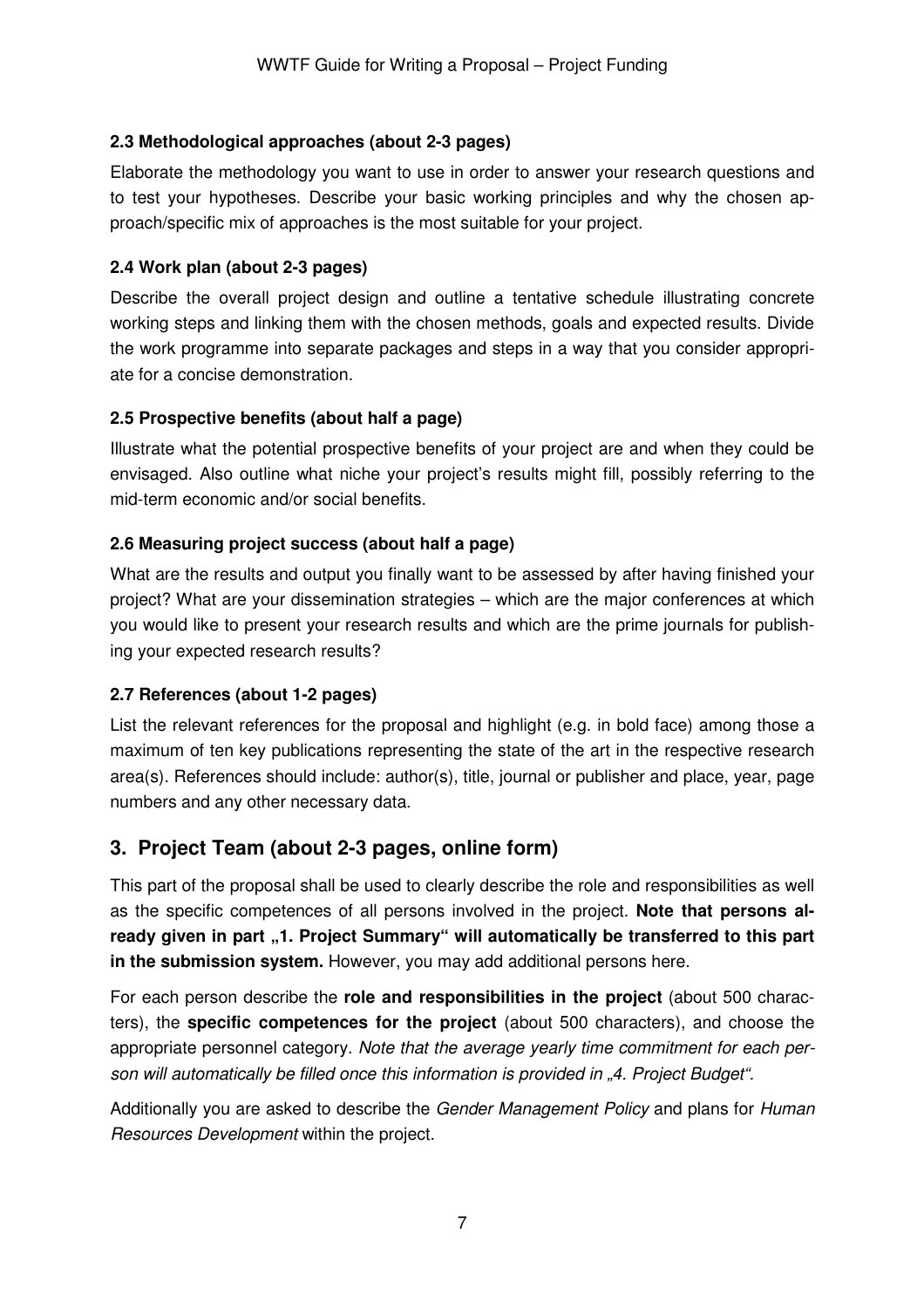### **4. Project Budget (about 3-4 pages, online form)**

WWTF provides substantial funding for scientific projects covering all project related direct costs plus a maximum of 20% overhead (i.e., "indirect costs"). Thus WWTF requires an explanation of your cost planning principles (about one page, 3000 characters), and a detailed planning of personnel costs (which should comprise the major part of the project related costs) as well as planning of project related costs for equipment, materials, travelling, publications, organization of workshops/ conferences/ …, and other project related costs.

For cost planning an offline "WWTF Cost Planning Tool" (Excel file) is available, however, only the numbers provided in Tables 1, 2, and 3 will be considered as requested WWTF funding. Costs are calculated in **thousands of Euro (one decimal position)**.

In **Table 1 (Planning of personnel costs)** the names and staff category of all persons listed in part "3. Project Team" are automatically filled. Please first choose the funding source (WWTF, in-kind, WWTF & in-kind) and then add the average yearly time commitment for each project year. Finally, for those persons, where WWTF funding is requested, fill in the salary corresponding to a 100% employment in the first project year. The total funding applied for each person will then automatically be computed including a 3% annual salary increase. At the end of Table 1 you will see the total personnel costs applied for from WWTF.

In **Table 2** (**Planning of project related costs for equipment, materials, travelling, publications, organization of workshops/ conferences/ …, and other costs)** please provide a concise description of costs per cost category/ institution as well as the funding applied for.

In **Table 3 (Total funding applied for per institution)** the direct costs will be automatically filled in using the information provided in Tables 1 and 2. Kindly add the overhead percentage (i.e., indirect costs) per involved institution as a numeric value between 0.0 and 0.2. Finally, Table 3 will give you an overview on the total funding applied for from WWTF per involved institution. Note: Minimum funding volume is 200,000 €. Upper range see call fiche.

You are also asked to *describe the overhead policy* of each involved institution.

Last but not least you must *disclose other applications for funding* of the same project: Is this project (or parts of it) already subject to ongoing requests for funding?

### **5. Affirmations and Authorization (2 pages, print-out online form & sign)**

WWTF requires the principal investigator(s) and core team members to sign a print-out of part "5a. Affirmations" (for the statement to be signed kindly see the submission system).

Furthermore, WWTF requires on a print-out of part ".5b Authorization" signatures of authorized person(s) of those institutions, where the persons signing "5a. Affirmations" will be affiliated to in case of funding (for the statement to be signed kindly see the submission system).

All signatures are needed on a proposal print-out only. Multiple pages (copies) might be used for signing. Faxed or scanned & printed pages are accepted for the submission.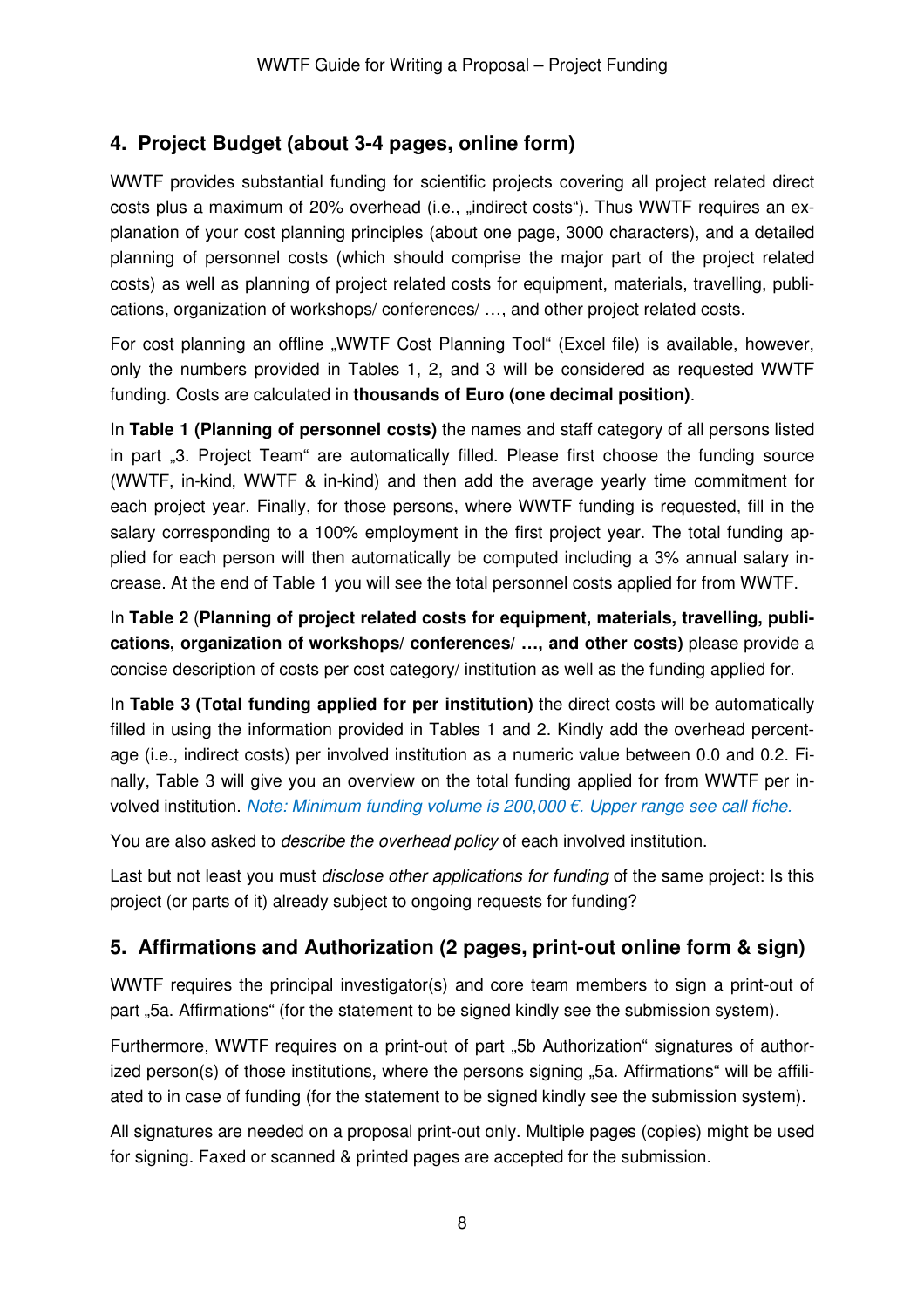### **6. Appendix (max. 15 pages, online form)**

In the appendix please upload a "Biographical Sketch" (limited to **max. two pages**) for the Principal Investigator, Co-PI if applicable, and core project team members. For Postdocs and PhD students you may also include a Biographical Sketch if useful for the peer review.

A **Biographical Sketch** must contain the following information (following NSF guidelines):

**(i) Contact information** at institution: full address, email, webpage, telephone number.

#### **(ii) Higher education including obtained degrees**

#### **(iii) Appointments**

A list, in reverse chronological order, of all the individual's academic/professional appointments or other work experience.

#### **(iv) Five project related publications**

A list of up to 5 publications most closely related to the proposed project. Each publication identified must include the names of all authors (in the same sequence in which they appear in the publication), the article and journal/ book title, volume number, page numbers, and year of publication. If the document is available electronically, identify the website address.

For unpublished manuscripts, list only those submitted or accepted for publication (along with most likely date of publication).

Patents, copyrights and software systems developed may be substituted for publications.

Note: Additional lists of publications, invited lectures, etc., must not be included but a link to such information available on a website may be provided.

#### **(v) Five other significant publications**

A list of up to 5 other significant publications, whether or not related to the proposed project.

#### **(vi) Funded projects**

A list of up to 3 funded projects with their running time, funding source, funding sum and the role played in each project.

#### **(vii) Other relevant activities/ experience**

A list of up to three examples that demonstrate the broader impact of the individual's professional and scholarly activities that focuses on the creation, integration, and transfer of knowledge.

#### **(viii) Collaborators & other affiliations**

Collaborators and Co-Editors. A list of all persons in alphabetical order (including their current organizational affiliations) who are currently, or who have been collaborators or coauthors with the individual on a project, book, article, report, abstract or paper during the 36 months preceding the submission of the proposal. Also include those individuals who are currently or have been co-editors of a journal, compendium, or conference proceedings dur